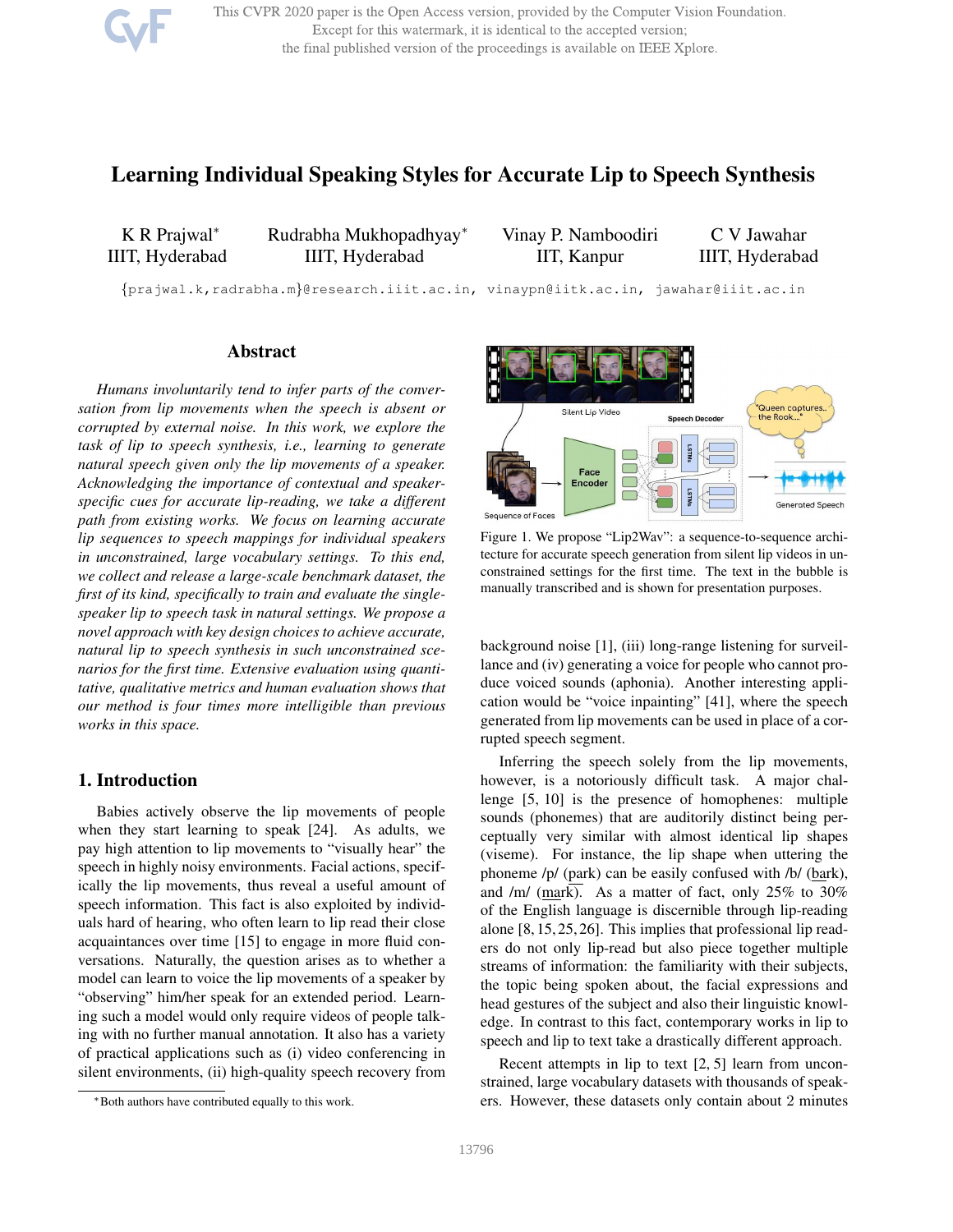of data per speaker which is insufficient for models to learn concrete speaker-specific contextual cues essential for lipreading. The efforts in lip to speech also suffer from a similar issue, but for a different reason. These works are constrained to small datasets [7] with narrow vocabulary speech in artificially constrained environments.

In this work, we explore the problem of lip to speech synthesis from a unique perspective. We take inspiration from the fact that deaf individuals or professional lip readers find it easier to lip read people who they frequently interact with. Thus, rather than attempting lip to speech on random speakers in the wild, we focus on learning speech patterns of a specific speaker by simply observing the person's speech for an extended period. We explore the following question from a data-driven learning perspective: *"How accurately can we infer an individual's speech style and content from his/her lip movements?"*.

To this end, we collect and publicly release a 120-hour video dataset of 5 speakers uttering natural speech in unconstrained settings. Our Lip2Wav dataset contains 800 × more data per speaker than the current multi-speaker datasets [2] to facilitate accurate modeling of speaker-specific audiovisual cues. The natural speech is spread across a diverse vocabulary<sup>1</sup> that is about  $100 \times$  larger than the current single speaker lip to speech datasets [7, 13]. To the best of our knowledge, our dataset is the only publicly available large-scale benchmark to evaluate single-speaker lip to speech synthesis in unconstrained settings. With the help of this dataset, we develop Lip2Wav, a sequence-to-sequence model to generate accurate, natural speech that matches the lip movements of a given speaker. We support our results through extensive quantitative and qualitative evaluations and ablation studies. Our key contributions are as follows:

- We investigate the problem of silent lip videos to speech generation in large vocabulary, unconstrained settings for the first time.
- We release a novel 120-hour person-specific Lip2Wav dataset specifically for learning accurate lip to speech models of individual speakers. Each speaker contains  $80\times$  more data with  $100\times$  larger vocabulary than its counterparts. The speech is uttered in natural settings with no restriction to head pose or sentence lengths.
- Our sequence-to-sequence modeling approach produces speech that is almost  $4\times$  more intelligible in unconstrained environments compared to the previous works. Human evaluation studies also show that our generated speech is more natural with rich prosody.

We release the data, code, trained models publicly for

future research along with a demonstration video here<sup>2</sup>. The rest of the paper is organized as follows: In Section 2, we survey the recent developments in this space. Following this, we describe our novel Lip2Wav dataset in Section 3. Our approach and training details are explained in Sections 4 and 5. We evaluate and compare our model with previous works in Section 6. We perform various ablation studies in Section 7 and conclude our work in Section 8.

# 2. Related Work

#### 2.1. Lip to Speech Generation

While initial approaches [20, 23] to this problem extracted the visual features from sensors or active appearance models, the recent works employ end-to-end approaches. Vid2Speech [10] and Lipper [22] generate low-dimensional LPC (Linear Predictive Coding) features given a short sequence of K frames  $(K < 15)$ . The facial frames are concatenated channel-wise and a 2D-CNN is used to generate the LPC features. We show that this architecture is very inadequate to model real-world talking face videos that contain significant head motion, silences and large vocabularies. Further, the low dimensional LPC features used in these works do not contain a significant amount of speech information leading to robotic, artificial sounding speech.

A follow-up work [9] of Vid2Speech does away with LPC features and uses high-dimensional melspectrograms along with optical flows to force the network to explicitly condition on lip motion. While this can be effective for the GRID corpus that has no head movements, optical flow could be a detrimental feature in unconstrained settings due to large head pose changes. Another work [36] strives for improved speech quality by generating raw waveforms using GANs. However, both these works do not make use of the well-studied sequence-to-sequence paradigm [31] that is used for text-to-speech generation [30]; thus leaving a large room for improvement in speech quality and correctness.

Finally, all the above works show results primarily on the GRID corpus [7] which has a very narrow vocabulary of 56 tokens and very minimal head motion. We are the first to study this problem in a large vocabulary setting with thousands of words and sentences. Our datasets are collected from YouTube video clips and hence contain a significant amount of natural speech variations and head movements. This makes our results directly relevant to several real-world applications.

### 2.2. Lip to Text Generation

In this space as well, several works [6, 28, 37, 38] are limited to narrow vocabularies and small datasets, however, unlike lip to speech, there have been multiple works  $[2, 5]$ 

 $1$  only words with frequency  $> 4$  are considered

<sup>2</sup>cvit.iiit.ac.in/research/projects/

cvit-projects/speaking-by-observing-lip-movements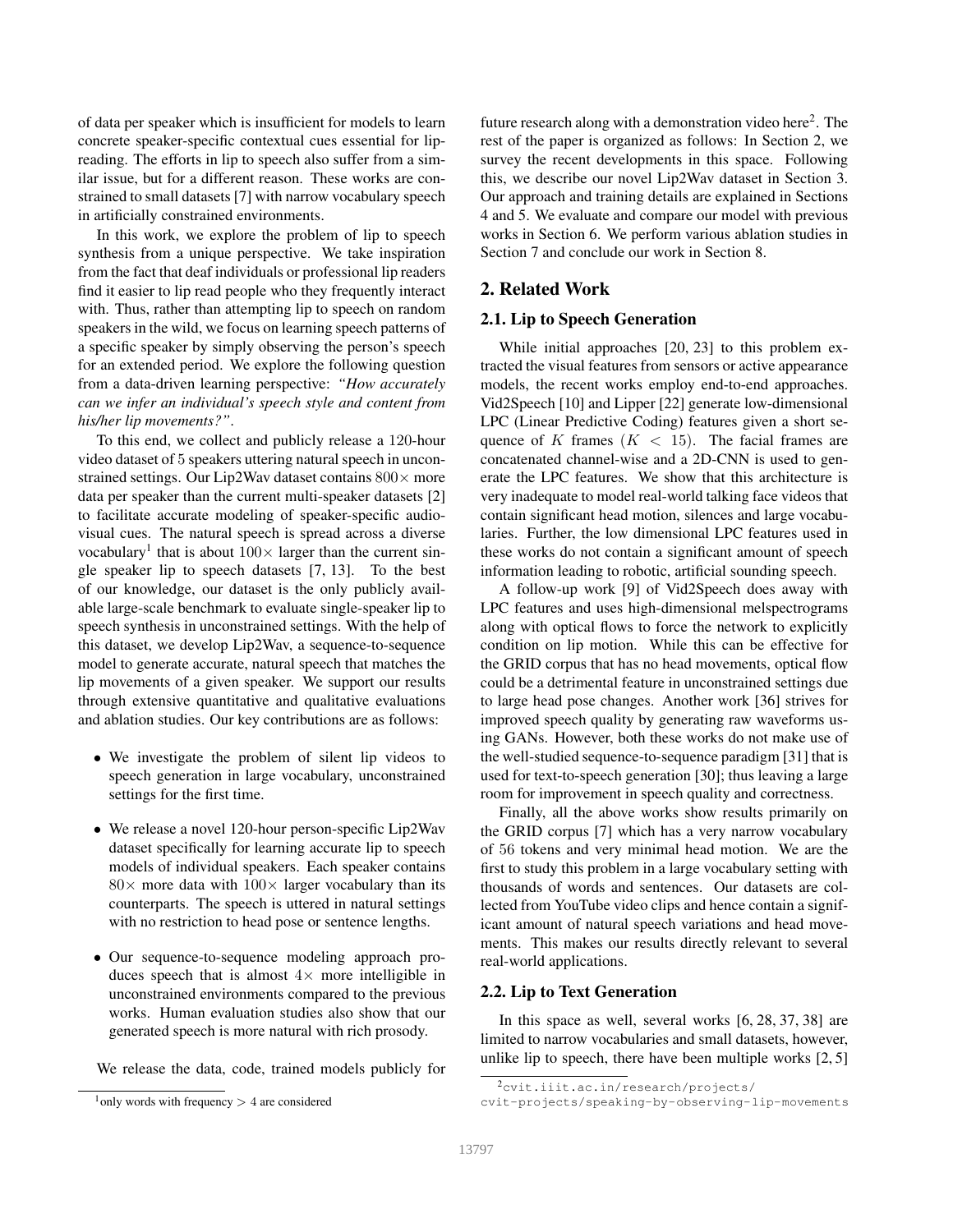

Figure 2. Our Lip2Wav dataset contains talking face videos of 5 speakers from chess analysis and lecture videos. Each speaker has about 20 hours of YouTube video content spanning a rich vocabulary of 5000+ words.

that specifically tackle open vocabulary lip to text in-thewild. They employ transformer sequence-to-sequence [35] models to generate sentences given a silent lip movement sequence. These works also highlight multiple issues in the space of lip-reading, particularly the inherent ambiguity and hence the importance of using a language model. Our task at hand is arguably harder, as we not only have to infer the linguistic content, but also generate with rich prosody in the voice of the target speaker. Thus, we focus on extensively analyzing the problem in a *single-speaker* unconstrained setting, and learning precise individual speaking styles.

### 2.3. Text to Speech Generation

Over the recent years, neural text-to-speech models [27, 30] have paved the way to generate high-quality natural speech conditioned on any given text. Using sequenceto-sequence learning [31] with attention mechanisms, they generate melspectrograms in an auto-regressive manner. In our work, we propose Lip2Wav, a modified version of Tacotron 2 [30] that conditions on face sequences instead of text.

# 3. Speaker-specific Lip2Wav Dataset

The current datasets for lip to speech (or) text are at the two opposite ends of the spectrum:  $(i)$  small, constrained narrow vocabulary like GRID [7], TCD-TIMIT [13] or  $(ii)$  unconstrained, open vocabulary multi-speaker like LRS2 [2], LRW [6] and LRS3 [3]. The latter class of datasets contains only about 2 - 5 minutes of data per speaker, making it significantly harder for models to learn speaker-specific visual cues that are essential for inferring accurate speech from lip movements. Further, the results would also be directly affected by the existing challenges of multi-speaker speech synthesis [11, 19]. In the other extreme, the single-speaker lip to speech datasets [7, 13], do not emulate the natural settings as they are constrained to narrow vocabularies and artificial environments. Thus, both of these extreme cases do not test the limits of unconstrained single-speaker lip to speech synthesis.

We introduce a new benchmark dataset for unconstrained lip to speech synthesis that is tailored towards exploring the following line of thought: *How accurately can we infer an individual's speech style and content from his/her lip movements?* To create the Lip2Wav dataset, we collect a total of about 120 hours of talking face videos across 5 speakers. The speakers are from various online lecture series and chess analysis videos. We choose English as the sole language of the dataset. With about 20 hours of natural speech per speaker and vocabulary sizes over 5000 words<sup>3</sup> for each of them, our dataset is significantly more unconstrained and realistic than GRID [7] or TIMIT [13] datasets. It is thus ideal for learning and evaluating accurate person-specific models for the lip to speech task. Table 1 compares the features of our Lip2Wav dataset with other standard singlespeaker lip-reading datasets. Note that a word is included in the vocabulary calculation for Table 1 only if its frequency in the dataset is at least five.

|                   | Num.   | Total  | #hours       | Vocab        | Natural  |
|-------------------|--------|--------|--------------|--------------|----------|
| Dataset           | speak- | #hours | per          | per          | set-     |
|                   | ers    |        | speaker      | speaker      | $t$ ing? |
| <b>GRID</b> [7]   | 34     | 28     | 0.8          | 56           |          |
| <b>TIMIT [13]</b> |        | 1.5    | 0.5          | 82           | ×        |
| Lip2Wav (Ours)    |        | 120    | $\approx 20$ | $\approx$ 5K |          |

Table 1. The Lip2Wav dataset is the first large-scale dataset tailored towards acting as a reliable benchmark for single-speaker lip to speech synthesis.

# 4. Lip to Speech Synthesis in the Wild

Given a sequence of face images  $I = (I_1, I_2, \dots, I_T)$ with lip motion, our goal is to generate the corresponding speech segment  $S = (S_1, S_2, \ldots, S_{T'})$ . To obtain natural speech in unconstrained settings, we make numerous key design choices in our Lip2Wav architecture. Below, we highlight and discuss how they are different from previous methods for lip to speech synthesis.

#### 4.1. Problem Formulation

Prior works in lip to speech regard their speech representation as a 2D-image [10,36] in the case of melspectrograms or as a single feature vector [10] in the case of LPC features.

<sup>&</sup>lt;sup>3</sup> approximate; texts obtained using Google ASR API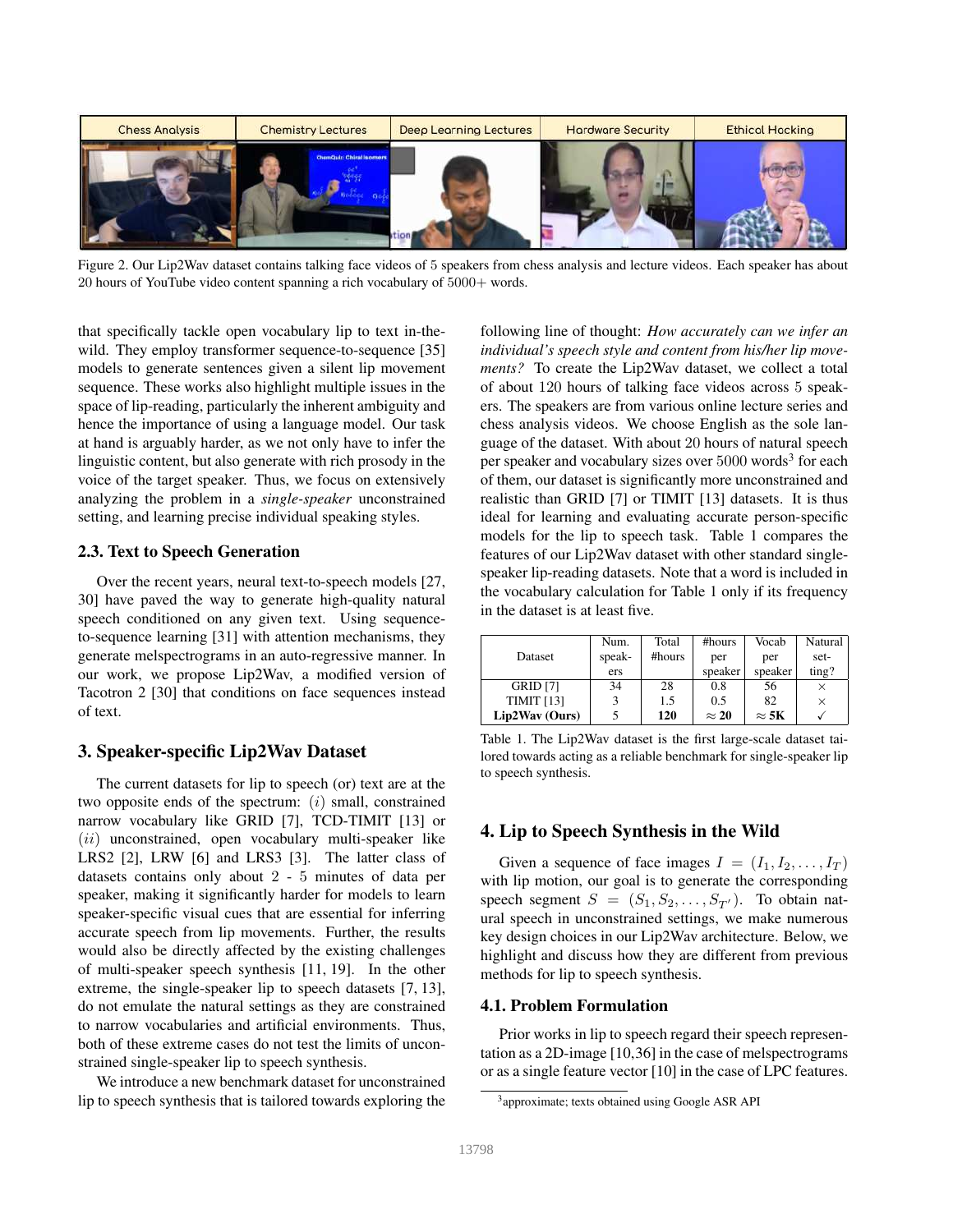In both these cases, they use a 2D-CNN to decode these speech representations. By doing so, they violate the ordering in which they model the sequential speech data, i.e. the future time steps influence the prediction of the current time step. In contrast, we formulate this problem in the standard sequence-to-sequence learning paradigm [31]. Concretely, each output speech time-step  $S_k$  is modelled as a conditional distribution of the previous speech time-steps  $S_{\leq k}$ and the input face image sequence  $I = (I_1, I_2, \ldots, I_T)$ . The probability distribution of each output speech time-step is given by:

$$
P(S|I) = \Pi_k(S_k|S_{< k}, I) \tag{1}
$$

Lip2Wav, as shown in Figure 3 consists of two modules: (i) Spatio-temporal face encoder (ii) Attention-based speech decoder. The modules are trained jointly in an end-to-end fashion. The sequence-to-sequence approach enables the model to learn an implicit speech-level language model that helps it to disambiguate homophenes.

### 4.2. Speech Representation

There are multiple output representations from which we can recover intelligible speech, but each of them have their trade-offs. The LPC features are low-dimensional and easier to generate, however, they result in robotic, artificial sounding speech. At the other extreme [36], one can generate raw waveforms but the high dimensionality of the output (16000 samples per second) makes the network training process computationally inefficient. We take inspiration from previous text-to-speech works [27, 30] and generate melspectrograms conditioned on lip movements. We sample the raw audio at 16kHz. The window-size, hop-size and mel dimension are 800, 200, and 80 respectively.

#### 4.3. Spatio-temporal Face Encoder

Our visual input is a short video sequence of face images. The model must learn to extract and process the finegrained sequence of lip movements. 3D convolutional neural networks have been shown to be effective [18, 33, 36] in multiple tasks involving spatio-temporal video data. In this work, we try to encode the spatio-temporal information of the lip movements using a stack of 3D convolutions (Figure 3). The input to our network is a sequence of facial images of the dimension  $T \times H \times W \times 3$ , where T is the number of time-steps (frames) in the input video sequence,  $H, W$  correspond to the spatial dimensions of the face image. We gradually down-sample the spatial extent of the feature maps and preserve the temporal dimension T. We also employ residual skip connections [14] and batch normalization [16] throughout the network. The encoder outputs a single D-dimensional vector for each of the T input facial images to get a set of spatio-temporal features  $T \times D$ to be passed to the speech decoder. Each time-step of the



Figure 3. Lip2Wav model for lip to speech synthesis. The spatiotemporal encoder is a stack of 3D convolutions to extract the sequence of lip movements. This is followed by a decoder adapted from [30] for high-quality speech generation. The decoder is conditioned on the face image features from the encoder and generates the melspectrogram in an auto-regressive fashion.

embedding generated from the encoder also contains information about the future lip movements and hence helps in the subsequent generation.

### 4.4. Attention-based Speech Decoder

To achieve high-quality speech generation, we exploit the recent breakthroughs [27, 30] in text-to-speech generation. We adapt the Tacotron 2 [30] decoder which has been used to generate melspectrograms conditioned on text inputs. For our work, we condition the decoder on the encoded face embeddings from the previous module. We refer the reader to the Tacotron 2 [30] paper for more details about the decoder. The encoder and decoder are trained end-to-end by minimizing the L1 reconstruction loss between the generated and the ground-truth melspectrogram.

# 4.5. Gradual Teacher Forcing Decay

In the initial stages of training, up to  $\approx 30K$  iterations, we employ teacher forcing similar to the text-to-speech counterpart. We hypothesize that this enables the decoder to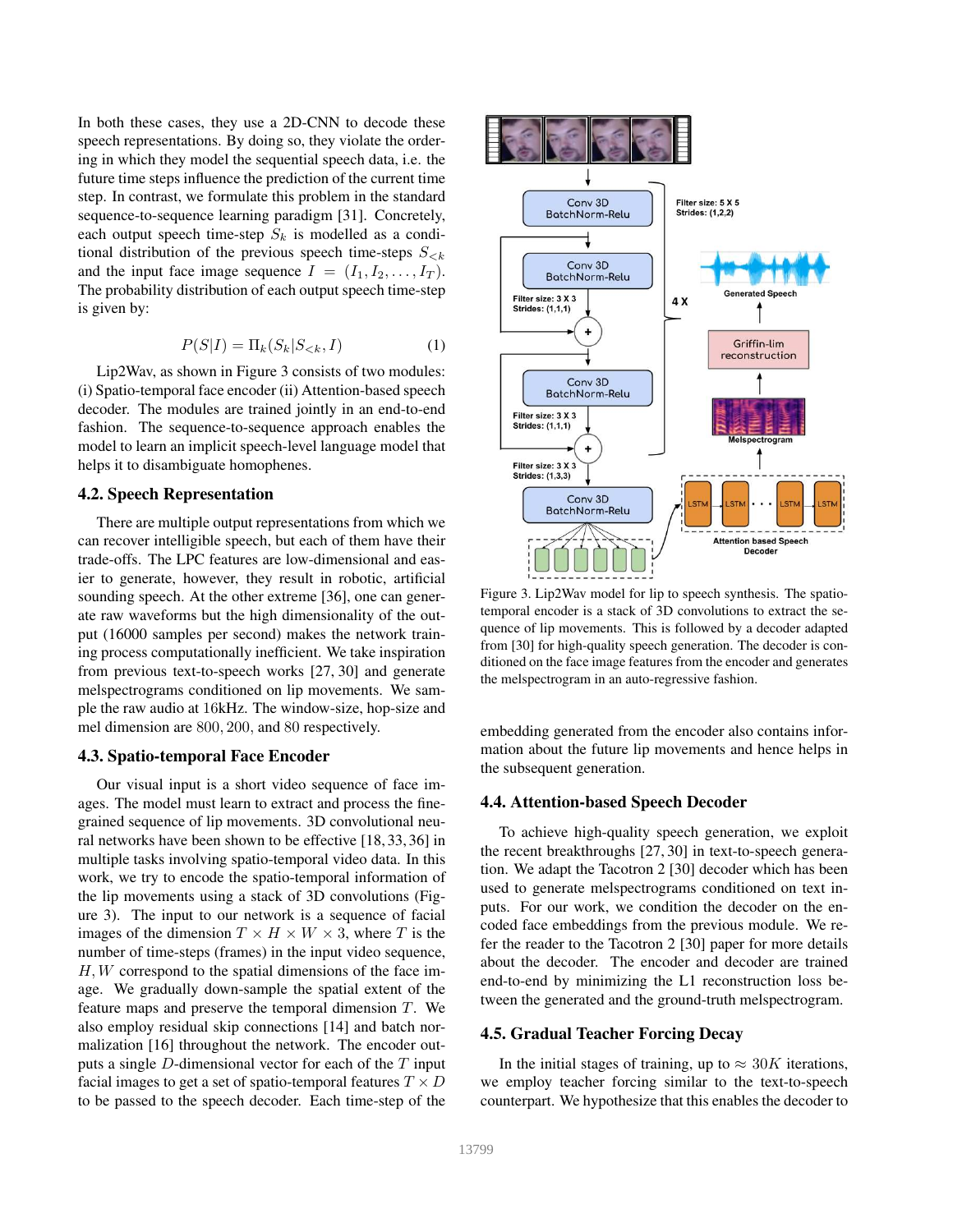learn an implicit speech-level language model to help in disambiguating homophenes. Similar observations are made in lip to text works [2] which employ a transformer-based sequence-to-sequence model. Over the course of the training, we gradually decay the teacher forcing to enforce the model to attend to the lip region and to prevent the implicit language model from over-fitting to the train set vocabulary. We examine the effect of this decay in sub-section 7.3.

# 4.6. Context Window Size

The size of the visual context window for inferring the current speech time-step helps the model to disambiguate homophenes [10]. We employ about  $6 \times$  larger context size than prior works and show in sub-section 7.1 that this design choice results in significantly more accurate speech.

## 5. Benchmark Datasets and Training Details

#### 5.1. Datasets

The primary focus of our work is on single-speaker lip to speech synthesis in unconstrained, large vocabulary settings. For the sake of comparison with previous works, we also train the Lip2Wav model on the GRID corpus [7] and the TCD-TIMIT lip speaker corpus [13]. Next, we train on all five speakers of our newly collected speaker-specific Lip2Wav dataset. Unless specified, all the datasets are divided into 90-5-5% train, validation and unseen test splits. In the Lip2Wav dataset, we create these splits using different videos ensuring that no part of the same video is used for both training and testing. The train and test splits are also released for fair comparison in future works.

## 5.2. Training Methodology and Hyper-parameters

We prepare a training input example by randomly sampling a contiguous sequence of 3 seconds which corresponds to  $T = 75$  or  $T = 90$  depending on the frame rate (FPS) of the video. The effect of various context window sizes is studied in Section 7.1. We detect and crop the face from the video frames using the  $S^3FD$  face detector [40]. The face crops are resized to  $48 \times 48$ . The melspectrogram representation of the audio corresponding to the chosen short video segment is used as the desired groundtruth for training. For training on small datasets like GRID and TIMIT, we halve the hidden dimension to prevent overfitting. We set the training batch size to 32 and train until the mel reconstruction loss plateaus for at least 30K iterations. In our experiments for unconstrained single-speaker, convergence was achieved in about 200K iterations. The optimizer used is Adam [21] with an initial learning rate of 10<sup>−</sup><sup>3</sup> . The model with the best performance on the validation set is chosen for testing and evaluation. More details, specifically a few minor speaker-specific hyper-parameter changes can be found in the publicly released  $code^2$ .

#### 5.3. Speech Generation at Test Time

During inference, we provide only the sequence of lip movements and generate the speech in an auto-regressive fashion. Note that we can generate speech for any length of lip sequences. We simply take consecutive  $T$  second windows and generate the speech for each of them independently and concatenate them together. We also maintain a small overlap across the sliding windows to adjust for boundary effects. We obtain the waveform from the generated melspectrogram using the standard Griffin-Lim algorithm [12]. We observed that neural vocoders [34] perform poorly in our case as our generated melspectrograms are significantly less accurate than state-of-the-art TTS systems. Finally, the ability to generate speech for lip sequences of any length is worth highlighting as the performance of the current lip-to-text works trained at sentencelevel deteriorates sharply for long sentences that barely last over just 4 - 5 seconds [2].

#### 6. Experiments and Results

We obtain results from our Lip2Wav model on all the test splits as described above. For comparing related work, we use the open-source implementations provided by the authors if available or re-implement a version ourselves. We compare our models with the previous lip to speech works using three standard speech quality metrics: Short-Time Objective Intelligibility (STOI) [32] and Extended Short-Time Objective Intelligibility (ESTOI) [17] for estimating the intelligibility and Perceptual Evaluation of Speech Quality (PESQ) [29] to measure the quality. Using an outof-the-box ASR system<sup>4</sup>, we obtain textual transcripts for our generated speech and evaluate our speech results using word error rates (WER) for the GRID [7] and TCD-TIMIT lip speaker corpus [13]. We, however do not compute WER for the proposed Lip2Wav corpus due to the lack of text transcripts. We also perform human evaluation and report the mean opinion scores (MOS) for the proposed Lip2Wav model and the competing methods. Next, we also perform extensive ablation studies for our approach and report our observations. Finally, as we achieve superior results compared to previous works in single-speaker settings, we end the experimental section by also reporting baseline results for word-level multi-speaker lip to speech generation using the LRW [6] dataset and highlight its challenges as well.

#### 6.1. Lip to Speech in Constrained Settings

We start by evaluating our approach against previous lip to speech works in constrained datasets, namely the GRID [7] corpus and TCD-TIMIT lip speaker corpus [13]. For the GRID dataset, we report the mean test scores for 4 speakers which are also reported in the previous works.

<sup>4</sup>Google Speech-to-Text API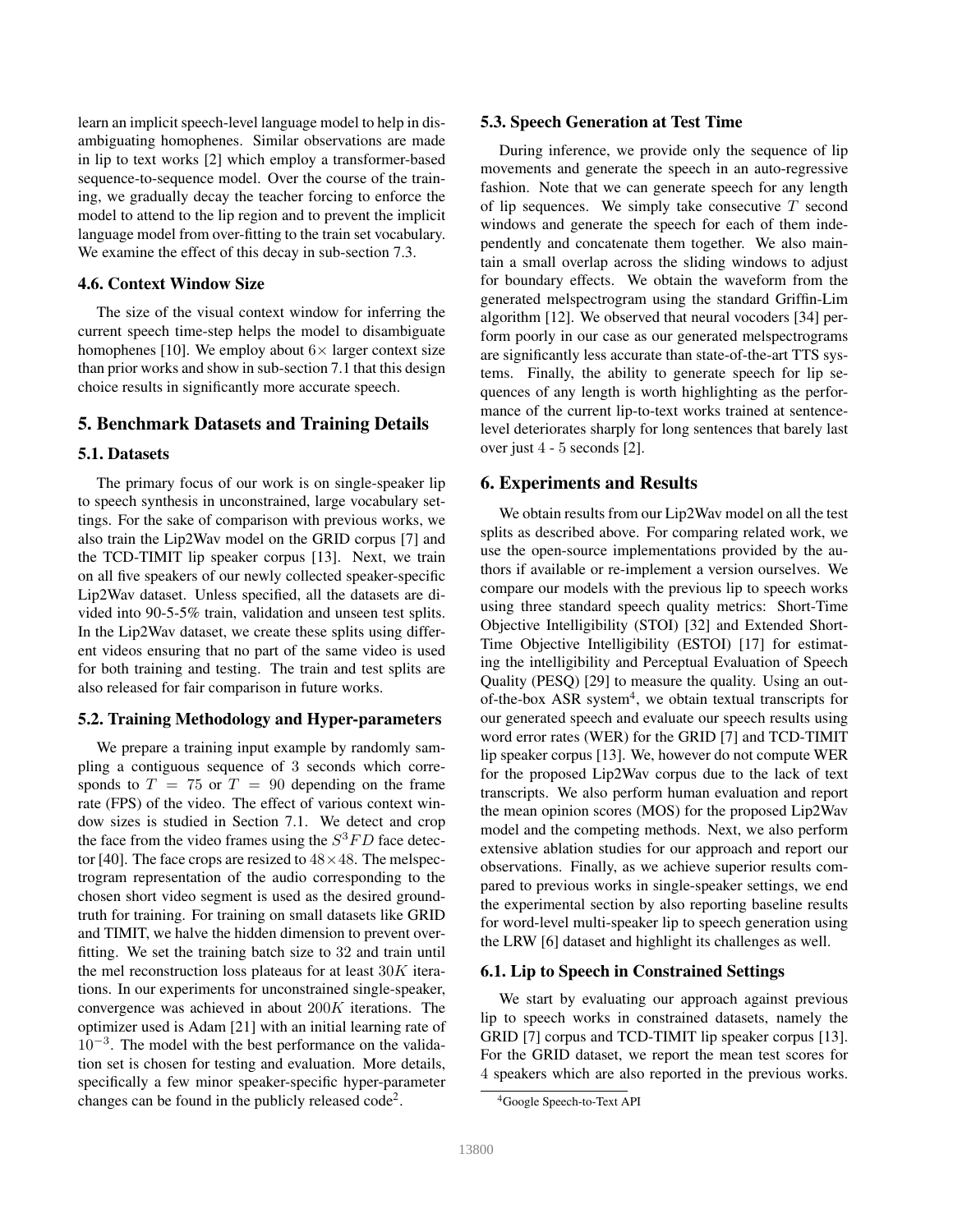Tables 2 and 3 summarize the results for GRID and TIMIT datasets respectively.

| Method            | <b>STOI</b> | <b>ESTOI</b> | <b>PESO</b> | WER    |
|-------------------|-------------|--------------|-------------|--------|
| Vid2Speech [10]   | 0.491       | 0.335        | 1.734       | 44.92% |
| Lip2AudSpec [4]   | 0.513       | 0.352        | 1.673       | 32.51% |
| GAN-based [36]    | 0.564       | 0.361        | 1.684       | 26.64% |
| Ephrat et al. [9] | 0.659       | 0.376        | 1.825       | 27.83% |
| Lip2Wav (ours)    | 0.731       | 0.535        | 1.772       | 14.08% |

Table 2. Objective speech quality, intelligibility and WER scores for the GRID dataset unseen test split.

| Method                     | <b>STOI</b> | <b>ESTOI</b> | <b>PESO</b> | WER       |
|----------------------------|-------------|--------------|-------------|-----------|
| Vid2Speech [10]            | 0.451       | 0.298        | 1.136       | 75.52%    |
| Lip2AudSpec <sup>[4]</sup> | 0.450       | 0.316        | 1.254       | 61.86%    |
| GAN-based [36]             | 0.511       | 0.321        | 1.218       | 49.13%    |
| Ephrat et al. [9]          | 0.487       | 0.310        | 1.231       | 53.52%    |
| Lip2Wav (ours)             | 0.558       | 0.365        | 1.350       | $31.26\%$ |

Table 3. Objective speech quality, intelligibility and WER scores for the TCD-TIMIT dataset unseen test split.

As we can see, our approach outperforms competing methods across all objective metrics by a significant margin. The difference is particularly visible in the TIMIT [13] dataset, where the test set contains a lot of novel words unseen during training. This shows that our model learns to capture correlations across short phoneme sequences and pronounces new words better than previous methods.

## 6.2. Lip to Speech in Unconstrained Settings

We now move on to evaluating our approach in unconstrained datasets that contain a lot of head movements and much broader vocabularies. They also contain a significant amount of silences or pauses between words and sentences. It is here that we see a more vivid difference in our approach compared to previous approaches. We train our model independently on all 5 speakers of our newly collected Lip2Wav dataset. The training details are mentioned in the sub-section 5.2. For comparison with previous works, we choose the best performing models [9, 36] on the TIMIT dataset based on STOI scores and report their performance after training on our Lip2Wav dataset. We compute the same metrics for speech intelligibility and quality that are used in Table 3. The scores for all five speakers for our method and the two competing methods across all three metrics are reported in Table 4.

Our approach produces much more intelligible and natural speech across different speakers and vocabulary sizes. Notably, our model has more accurate pronunciation, as can be seen in the increased STOI and ESTOI scores compared to the previous works.

| Method            | Speaker               | STOI  | <b>ESTOI</b> | <b>PESO</b> |
|-------------------|-----------------------|-------|--------------|-------------|
| GAN-based [36]    |                       | 0.192 | 0.132        | 1.057       |
| Ephrat et al. [9] | Chemistry<br>Lectures | 0.165 | 0.087        | 1.056       |
| Lip2Wav (ours)    |                       | 0.416 | 0.284        | 1.300       |
| GAN-based [36]    | <i>Chess</i>          | 0.195 | 0.104        | 1.165       |
| Ephrat et al. [9] |                       | 0.184 | 0.098        | 1.139       |
| Lip2Wav (ours)    | Analysis              | 0.418 | 0.290        | 1.400       |
| GAN-based [36]    |                       | 0.144 | 0.070        | 1.121       |
| Ephrat et al. [9] | Deep                  | 0.112 | 0.043        | 1.095       |
| Lip2Wav (ours)    | Learning              | 0.282 | 0.183        | 1.671       |
| GAN-based [36]    | Hardware              | 0.251 | 0.110        | 1.035       |
| Ephrat et al. [9] |                       | 0.192 | 0.064        | 1.043       |
| Lip2Wav (ours)    | Security              | 0.446 | 0.311        | 1.290       |
| GAN-based [36]    | Ethical               | 0.171 | 0.089        | 1.079       |
| Ephrat et al. [9] |                       | 0.143 | 0.064        | 1.065       |
| Lip2Wav (ours)    | hacking               | 0.369 | 0.220        | 1.367       |

Table 4. In unconstrained single-speaker settings, our Lip2Wav model achieves almost  $4 \times$  more intelligible speech than the previous methods.

# 6.3. Human Evaluation

In addition to speech quality and intelligibility metrics, it is important to manually evaluate the speech as these metrics are not perfect [9] measures.

#### 6.3.1 Objective Human Evaluation

In this study, we ask the human participants to manually identify and report (A) the percentage of mispronunciations, (B) the percentage of word skips and (C) the percentage of mispronunciations that are homophenes. Word skips denotes the number of words that are either completely unintelligible due to noise or slurry speech. We choose 10 predictions from the unseen test split of each speaker in our Lip2Wav dataset to get a total of 50 files. We report the mean numbers of  $(A)$ ,  $(B)$ , and  $(C)$  in Table 5.

| Model            | (A)      | (B)     | (C)      |
|------------------|----------|---------|----------|
| GAN-based [36]   | 36.6%    | 24.3%   | 63.8%    |
| Ephrat et al [9] | 43.3%    | 27.5%   | $60.7\%$ |
| Lip2Wav (ours)   | $21.5\%$ | $8.6\%$ | $49.8\%$ |

Table 5. Objective Human evaluation results. The participants manually identified the percentage of (A) Mispronunciations, (B) Word skips and (C) Homophene-based errors in the test samples.

Our approach makes far fewer mispronunciations than the current state-of-the-art method. It also skips words  $3\times$ lesser, however, the key point to note is that the issue of homophenes is still a dominant cause for errors in all cases indicating there is still scope for improvement in this area.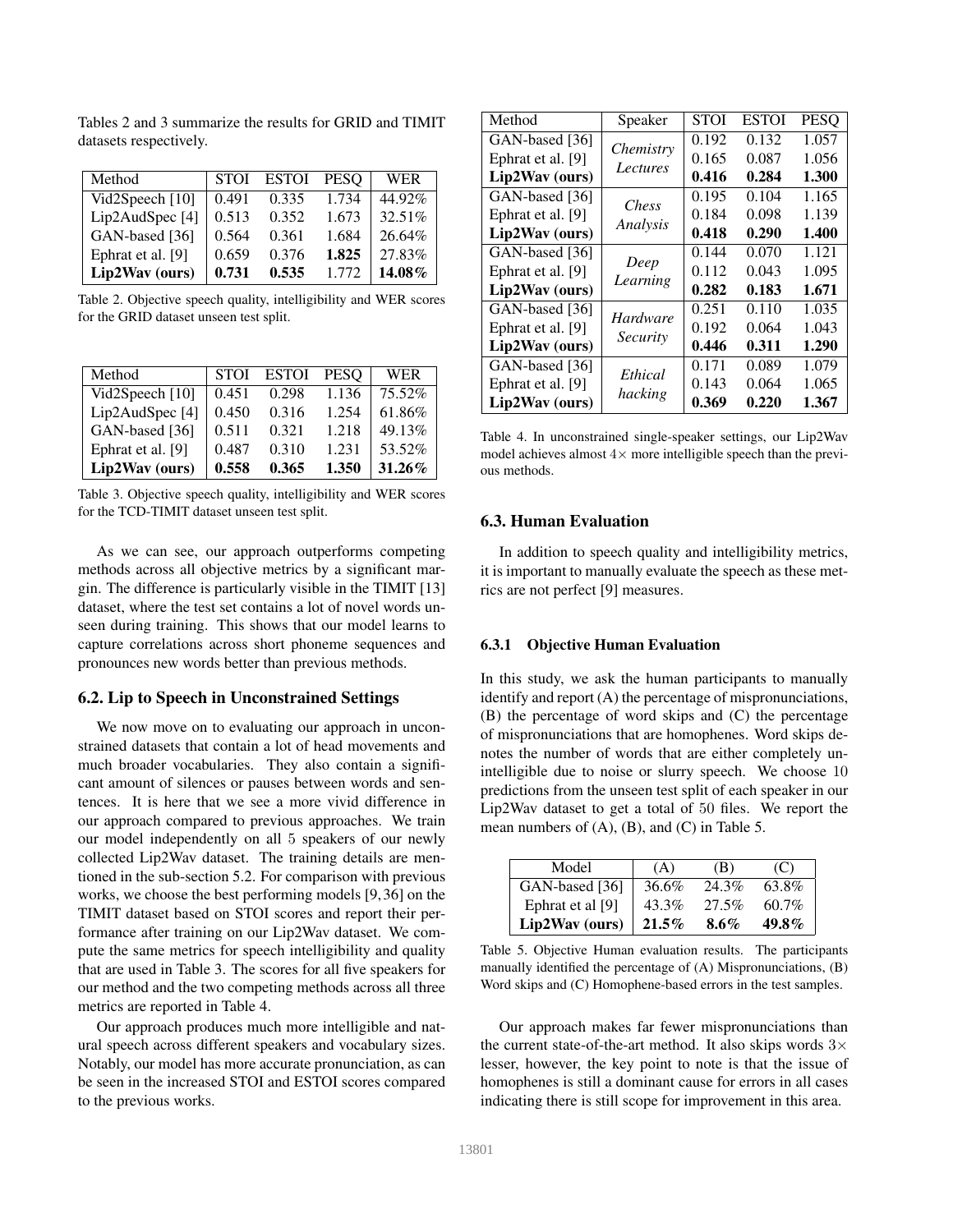#### 6.3.2 Subjective Human Evaluation

We ask 15 participants to rate the different approaches for unconstrained lip to speech synthesis on a scale of  $1 - 5$ for each of the following criteria: (i) *Intelligibility* and (ii) *Naturalness* of the generated speech. Using 10 samples of generated speech for each of the 5 speakers from our Lip2Wav dataset, we compare the following approaches: (i) Our Lip2Wav model (ii) Current state-of-the-art lip to speech models [9, 36] (iii) Manually transcribed text followed by a multi-speaker TTS [19, 30] to show that even with the most accurate text, lip to speech is not a concatenation of lip-to-text and text-to-speech. And finally, (iv) Human speech is also added for reference. In all the cases, we overlay the speech on the face video before showing it to the rater. The mean scores are reported in Table 6.

| Approach                   | Intelligibility | <b>Naturalness</b> |
|----------------------------|-----------------|--------------------|
| GAN-based [36]             | 1.56            | 1.71               |
| Ephrat et al. [9]          | 1.34            | 1.67               |
| Lip2Wav (ours)             | 3.04            | 3.63               |
| $MTT + TTS$ [30]           | 3.86            | 3.15               |
| <b>Actual Human Speech</b> | 4.82            | 4.95               |

Table 6. Mean human evaluation scores based on speech quality and intelligibility for various approaches for lip to speech. MTT denotes "manually-transcribed text". The penultimate row simulates the best possible case of automatic lip to text followed by a state of the art text-to-speech system. The drop in naturalness score in this case illustrates the loss in speech style and prosody.

In line with the previous evaluations, we can see that our approach produces significantly higher quality and legible speech compared to the previous state-of-the-art [36]. It is also evident that generating the speech from the text that is read from lip movements (lip to text), cannot achieve the desired prosody and naturalness even if the text is fully accurate. Further, this method will also cause the lips and audio to be out of sync. Thus, our approach is currently the best method to produce natural speech from lip movements.

#### 6.4. Multi-speaker Word-level Lip to Speech

Given the superior performance of our Lip2Wav approach on single-speaker lip to speech, we also obtain baseline results on the highly challenging problem of multispeaker lip to speech synthesis for random identities. Note that the focus of the work is still primarily on single-speaker lip to speech. We adapt the approach presented in [19] and feed a speaker embedding as input to our model. We report our baseline results on the LRW [6] dataset intended for word-level lip-reading, i.e. it is used to measure the performance of recognizing a single word in a given short phrase of speech. We do not demonstrate on the LRS2 dataset [5] as its clean train set contains just 29 hours of data, which is quite small for multi-speaker speech generation. For instance, multi-speaker text-to-speech generation datasets [39] containing a similar number of speakers contain several hundreds of hours of speech data.

In Table 7, we report the speech quality and intelligibility metrics achieved by our multi-speaker Lip2Wav model on the LRW test split. As none of the previous works in lip to speech tackle the multi-speaker case, we do not make any comparisons with them. We also report the WER by getting the text using the Google ASR API. For comparison, we also report the WER of the baseline lip to text work on LRW [6]. Note that the speech metric scores shown in Table 7 for word-level lip to speech cannot be directly compared with the single-speaker case which contains word sequences of various lengths along with pauses and silences.

| Method                       | <b>STOI</b> | <b>ESTOI</b> | <b>PESO</b> | <b>WER</b> |
|------------------------------|-------------|--------------|-------------|------------|
| Lip2Wav (Ours) $\vert$ 0.543 |             | 0.344        | 1.197       | $34.2\%$   |
| Chung et al. $[6]$           | NΑ          | NA.          | NA          | 38.8%      |

Table 7. Objective speech quality and intelligibility scores on the LRW dataset. WER is also calculated after using an ASR on the generated speech. Our model outperforms the baseline method proposed in [6], without any text-level supervision. The speech metrics are not applicable for [6] as it is a lip to text work.

We end our experimental section here. Apart from showing significant increases in performance from previous lip to speech works, we also achieve word-level multi-speaker lip to speech synthesis. In the next section, we conduct ablation studies on our model.

# 7. Ablation Studies

In this section, we probe different aspects of our Lip2Wav approach. All results in this section are calculated using the unseen test predictions on the "Hardware Security" speaker of our Lip2Wav dataset.

# 7.1. Larger context window helps in disambiguation

As stated before, the lip to speech task is highly ambiguous to be inferred solely from lip movements. One of the ways to combat this, is to provide reasonably large context information to the model to disambiguate a given viseme. Previous works, however, use only about  $0.3 - 0.5$  seconds of context. In this work, we use close to  $6\times$  this number and provide a context of 3 seconds. This helps the model to disambiguate by learning co-occurrences of phonemes and words and the resulting improvement is evident in Table 8.

#### 7.2. Model is Highly Attentive to the Mouth

We plot the activations of the penultimate layer of the spatio-temporal face encoder in Figure 4 to show that our encoder is highly attentive towards the mouth region of the speaker. The attention alignment curve in Figure 5 shows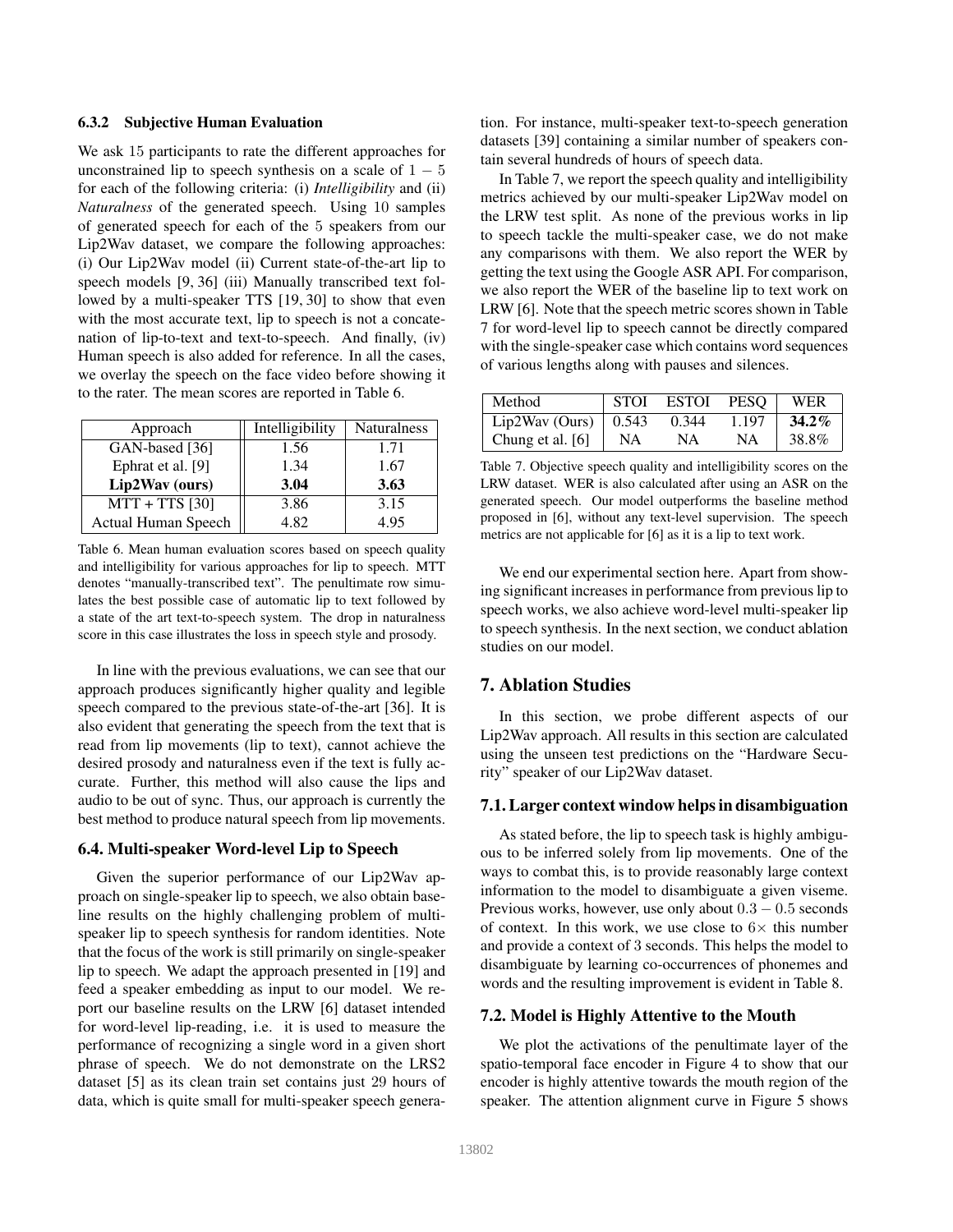| Context Window size | <b>STOI</b> | <b>ESTOI</b> | <b>PESO</b> |
|---------------------|-------------|--------------|-------------|
| $0.5$ seconds       | 0.264       | 0.193        | 1.062       |
| 1.5 seconds         | 0.321       | 0.226        | 1.080       |
| 3 seconds           | 0.446       | 0.311        | 1.290       |

Table 8. Larger context information consistently results in more accurate speech generation. We limit the window size to 3 seconds due to memory constraints.

that the decoder conditions on the appropriate video frame's lips while generating the corresponding speech.

![](_page_7_Picture_3.jpeg)

Figure 4. We plot the activations of the penultimate layer of the face encoder and the attention alignment from the decoder. We see that the face encoder is highly attentive towards the mouth region.

![](_page_7_Figure_5.jpeg)

Figure 5. The decoder alignment curve illustrates that the model is generating speech by strongly conditioning on the corresponding lip movements.

# 7.3. Teacher Forcing vs Non-Teacher Forcing

To accelerate the training of a sequence-to-sequence architecture, typically, the previous time step's ground-truth (instead of the generated output) is given as input to the current time-step. While this is highly beneficial in the initial stages of training, we observed that gradually decaying the teacher forcing from  $\approx 30K$  iterations significantly improves results and prevents over-fitting to the train vocabulary. A similar improvement is also observed in lip to text works [2]. In Table 9, we show the significant improvement in test scores by gradually decaying teacher forcing.

| Teacher-forcing | <b>STOI</b> | <b>ESTOI</b> | <b>PESO</b> |
|-----------------|-------------|--------------|-------------|
| Always forced   | 0.221       | 0.162        | 1.141       |
| Gradual decay   | 0.446       | 0.311        | 1.290       |

Table 9. Gradually decaying the teacher forcing enables the model to generalize to unseen vocabulary by forcing it to look at the visual input and not just predict from the previously uttered speech.

## 7.4. Effect of Different Visual Encoders

While using a 3D-CNN worked best in our experiments to capture both the spatial and temporal information in unconstrained settings, we also report in Table 10 the effect of using different kinds of encoders. We replace the encoder module while keeping the speech decoder module intact. We see that the best performance is obtained with a 3D-CNN encoder.

| Encoder           | <b>STOI</b> | <b>ESTOI</b> | <b>PESO</b> |
|-------------------|-------------|--------------|-------------|
| 2D-CNN            | 0.291       | 0.211        | 1 1 1 2     |
| $2D-CNN + 1D-CNN$ | 0.298       | 0.223        | 1.170       |
| 3D-CNN (ours)     | 0.446       | 0.311        | 1.290       |

Table 10. Our Lip2Wav model employs a 3D-CNN encoder to capture the spatio-temporal visual information and is the superior choice over the other alternatives.

# 8. Conclusion

In this work, we investigated the problem of synthesizing speech based on lip movements. We specifically solved the problem by focusing on individual speakers. We did this in a data-driven learning approach by creating a largescale benchmark dataset for unconstrained, large vocabulary single-speaker lip to speech synthesis. We formulate the task at hand as a sequence-to-sequence problem, and show that by doing so, we achieve significantly more accurate and natural speech than previous methods. We evaluate our model with extensive quantitative metrics and human studies. All the code and data for our work has been made publicly available<sup>2</sup>. Our work opens up several new directions. One of them would be to examine related works in this space such as lip to text generation from a speakerspecific perspective. Similarly, explicitly addressing the dominant issue of homophenes can yield more accurate speech. Generalizing to vocabulary outside the typical domain of the speaker can be another fruitful venture. We believe that exploring some of the above problems in a datadriven fashion could lead to further useful insights in this space.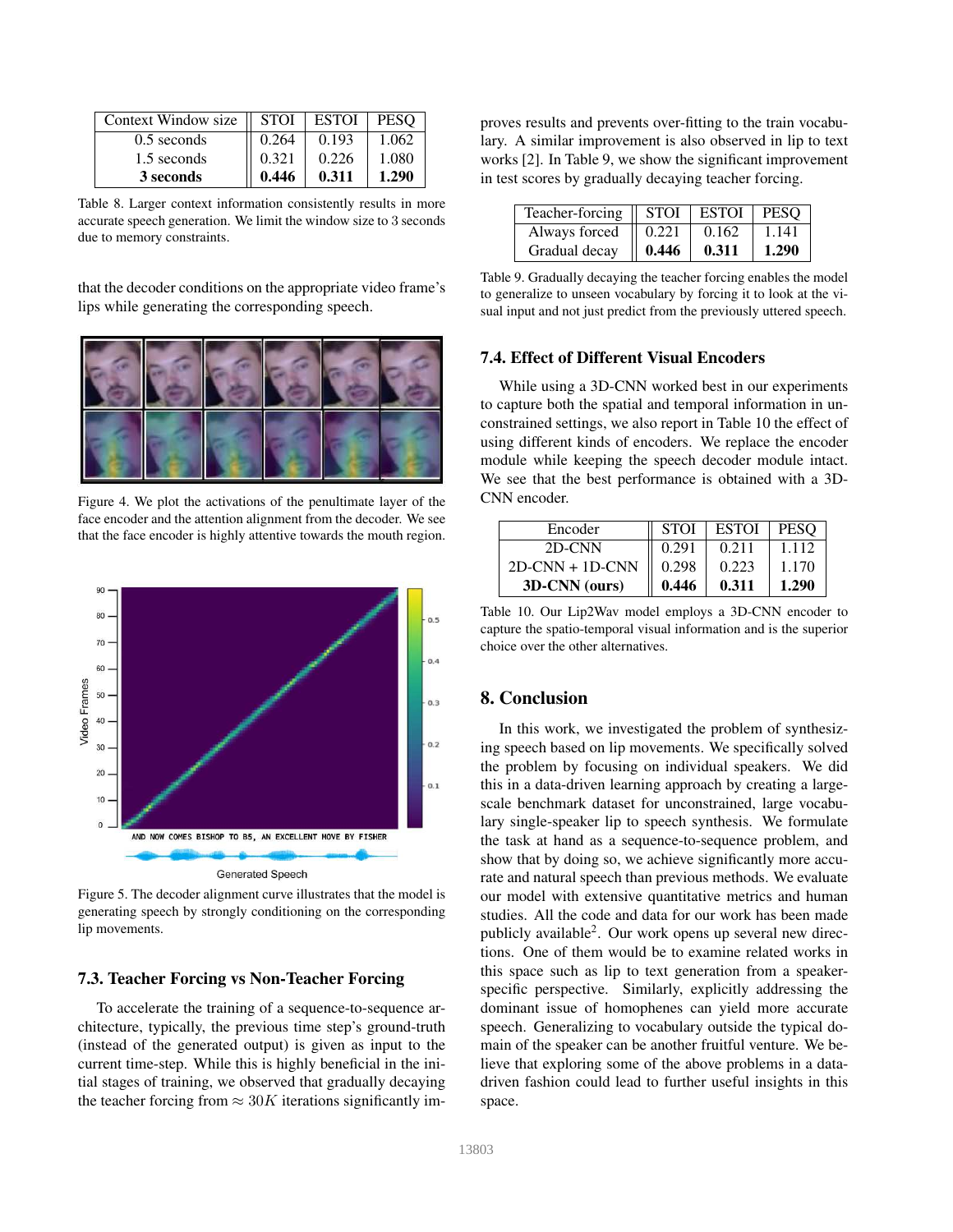# References

- [1] Triantafyllos Afouras, Joon Son Chung, and Andrew Zisserman. The conversation: Deep audio-visual speech enhancement. *arXiv preprint arXiv:1804.04121*, 2018.
- [2] Triantafyllos Afouras, Joon Son Chung, and Andrew Zisserman. Deep lip reading: a comparison of models and an online application. In *INTERSPEECH*, 2018.
- [3] Triantafyllos Afouras, Joon Son Chung, and Andrew Zisserman. Lrs3-ted: a large-scale dataset for visual speech recognition. *arXiv preprint arXiv:1809.00496*, 2018.
- [4] Hassan Akbari, Himani Arora, Liangliang Cao, and Nima Mesgarani. Lip2audspec: Speech reconstruction from silent lip movements video. *2018 IEEE International Conference on Acoustics, Speech and Signal Processing (ICASSP)*, pages 2516–2520, 2017.
- [5] Joon Son Chung, Andrew Senior, Oriol Vinyals, and Andrew Zisserman. Lip reading sentences in the wild. In *2017 IEEE Conference on Computer Vision and Pattern Recognition (CVPR)*, pages 3444–3453. IEEE, 2017.
- [6] Joon Son Chung and Andrew Zisserman. Lip reading in the wild. In *Asian Conference on Computer Vision*, pages 87– 103. Springer, 2016.
- [7] Martin Cooke, Jon Barker, Stuart Cunningham, and Xu Shao. An audio-visual corpus for speech perception and automatic speech recognition. *The Journal of the Acoustical Society of America*, 120(5):2421–2424, 2006.
- [8] David A Ebert and Paul S Heckerling. Communication with deaf patients: knowledge, beliefs, and practices of physicians. *Jama*, 273(3):227–229, 1995.
- [9] Ariel Ephrat, Tavi Halperin, and Shmuel Peleg. Improved speech reconstruction from silent video. *2017 IEEE International Conference on Computer Vision Workshops (ICCVW)*, pages 455–462, 2017.
- [10] Ariel Ephrat and Shmuel Peleg. Vid2speech: speech reconstruction from silent video. In *2017 IEEE International Conference on Acoustics, Speech and Signal Processing (ICASSP)*, pages 5095–5099. IEEE, 2017.
- [11] Andrew Gibiansky, Sercan Arik, Gregory Diamos, John Miller, Kainan Peng, Wei Ping, Jonathan Raiman, and Yanqi Zhou. Deep voice 2: Multi-speaker neural text-to-speech. In *Advances in neural information processing systems*, pages 2962–2970, 2017.
- [12] Daniel W. Griffin and Jae S. Lim. Signal estimation from modified short-time fourier transform. In *ICASSP*, 1983.
- [13] Naomi Harte and Eoin Gillen. Tcd-timit: An audio-visual corpus of continuous speech. *IEEE Transactions on Multimedia*, 17(5):603–615, 2015.
- [14] Kaiming He, Xiangyu Zhang, Shaoqing Ren, and Jian Sun. Deep residual learning for image recognition. In *Proceedings of the IEEE conference on computer vision and pattern recognition*, pages 770–778, 2016.
- [15] Lisa I Iezzoni, Bonnie L O'Day, Mary Killeen, and Heather Harker. Communicating about health care: observations from persons who are deaf or hard of hearing. *Annals of Internal Medicine*, 140(5):356–362, 2004.
- [16] Sergey Ioffe and Christian Szegedy. Batch normalization: Accelerating deep network training by reducing internal covariate shift. In *Proceedings of the 32Nd International Conference on International Conference on Machine Learning - Volume 37*, ICML'15, pages 448–456, 2015.
- [17] Jesper Jensen and Cees Taal. An algorithm for predicting the intelligibility of speech masked by modulated noise maskers. *IEEE/ACM Transactions on Audio, Speech, and Language Processing*, 24:1–1, 11 2016.
- [18] Shuiwang Ji, Wei Xu, Ming Yang, and Kai Yu. 3d convolutional neural networks for human action recognition. *IEEE transactions on pattern analysis and machine intelligence*, 35(1):221–231, 2012.
- [19] Ye Jia, Yu Zhang, Ron Weiss, Quan Wang, Jonathan Shen, Fei Ren, Patrick Nguyen, Ruoming Pang, Ignacio Lopez Moreno, Yonghui Wu, et al. Transfer learning from speaker verification to multispeaker text-to-speech synthesis. In *Advances in neural information processing systems*, pages 4480–4490, 2018.
- [20] Christopher T Kello and David C Plaut. A neural network model of the articulatory-acoustic forward mapping trained on recordings of articulatory parameters. *The Journal of the Acoustical Society of America*, 116(4):2354–2364, 2004.
- [21] Diederik P Kingma and Jimmy Ba. Adam: A method for stochastic optimization. *arXiv preprint arXiv:1412.6980*, 2014.
- [22] Yaman Kumar, Rohit Jain, Khwaja Mohd Salik, Rajiv Ratn Shah, Yifang Yin, and Roger Zimmermann. Lipper: Synthesizing thy speech using multi-view lipreading. In *Proceedings of the AAAI Conference on Artificial Intelligence*, volume 33, pages 2588–2595, 2019.
- [23] Thomas Le Cornu and Ben Milner. Generating intelligible audio speech from visual speech. *IEEE/ACM Transactions on Audio, Speech, and Language Processing*, 25(9):1751– 1761, 2017.
- [24] David J Lewkowicz and Amy M Hansen-Tift. Infants deploy selective attention to the mouth of a talking face when learning speech. *Proceedings of the National Academy of Sciences*, 109(5):1431–1436, 2012.
- [25] Christine Chong-hee Lieu, Georgia Robins Sadler, Judith T Fullerton, and Paulette Deyo Stohlmann. Communication strategies for nurses interacting with patients who are deaf. *Dermatology Nursing*, 19(6):541, 2007.
- [26] Helen Margellos-Anast, Teri Hedding, Toby Perlman, Linda Miller, Raymond Rodgers, Lisa Kivland, Dorothea DeGutis, Barbara Giloth, and Steven Whitman. Developing a standardized comprehensive health survey for use with deaf adults. *American Annals of the Deaf*, 150(4):388–396, 2005.
- [27] Wei Ping, Kainan Peng, Andrew Gibiansky, Sercan O Arik, Ajay Kannan, Sharan Narang, Jonathan Raiman, and John Miller. Deep voice 3: Scaling text-to-speech with convolutional sequence learning. *arXiv preprint arXiv:1710.07654*, 2017.
- [28] Leyuan Qu, Cornelius Weber, and Stefan Wermter. Lipsound: Neural mel-spectrogram reconstruction for lip reading. *Proc. Interspeech 2019*, pages 2768–2772, 2019.
- [29] Antony Rix, John Beerends, Michael Hollier, and Andries Hekstra. Perceptual evaluation of speech quality (pesq): A